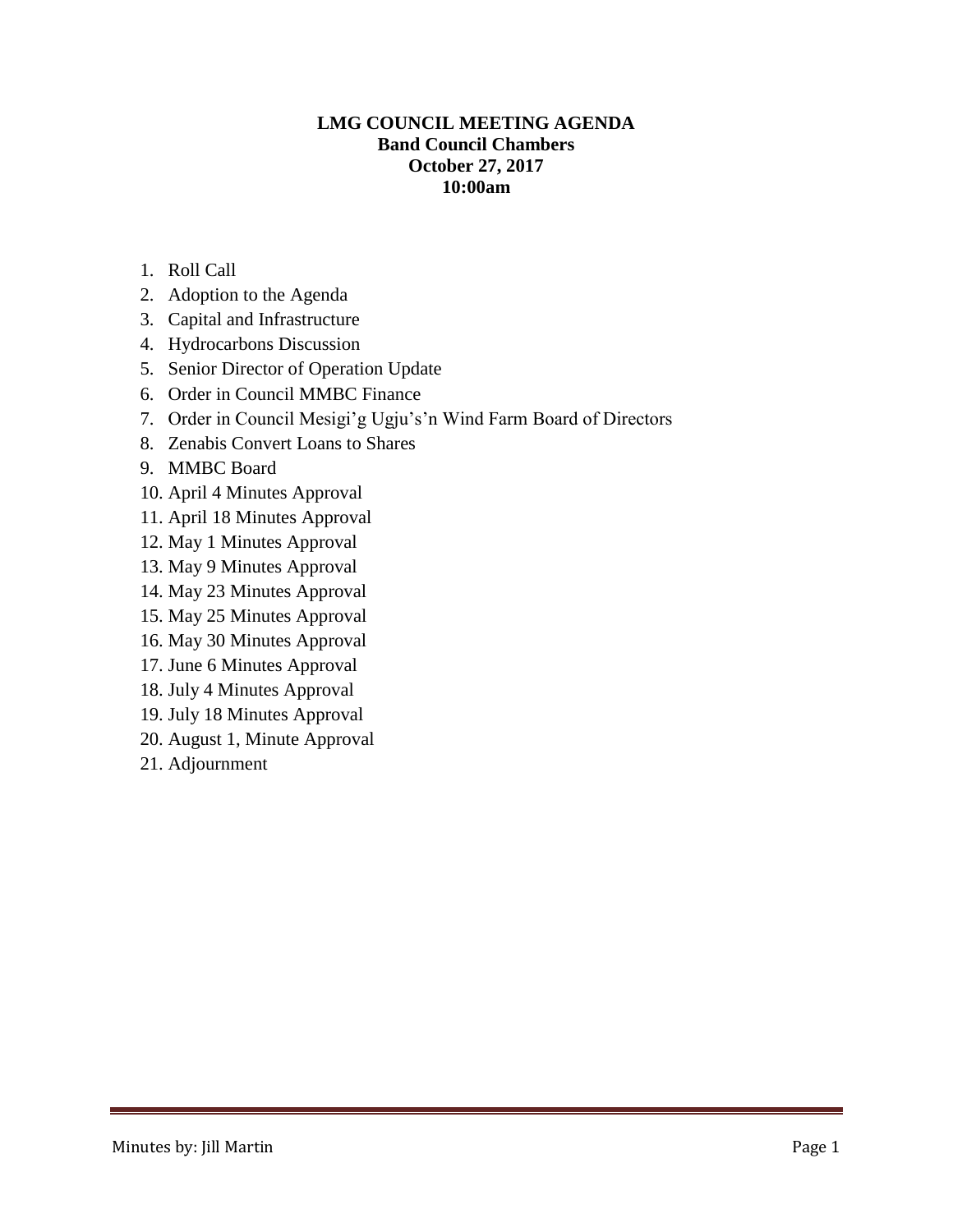# **1. Roll Call**

## **LMG COUNCIL ATTENDEES:**

Chief Darcy Gray Councillor Lloyd Alcon Councillor Sky Metallic Councillor Calvin Barnaby (left at 2:53pm) Councillor Kevin Methot (left at 3:00pm) Councillor Lorna Sook Councillor Sheila Swasson Councillor Chris Wysote (left at 3:00pm) Councillor Wendell Metallic Councillor Dr. Cathy Martin (left at 3:00pm)

#### **Absent:**

Councillor John Murvin Vicaire (Moncton Meeting) Councillor Annette Barnaby (Work) Councillor Gordon Isaac Jr. (Work)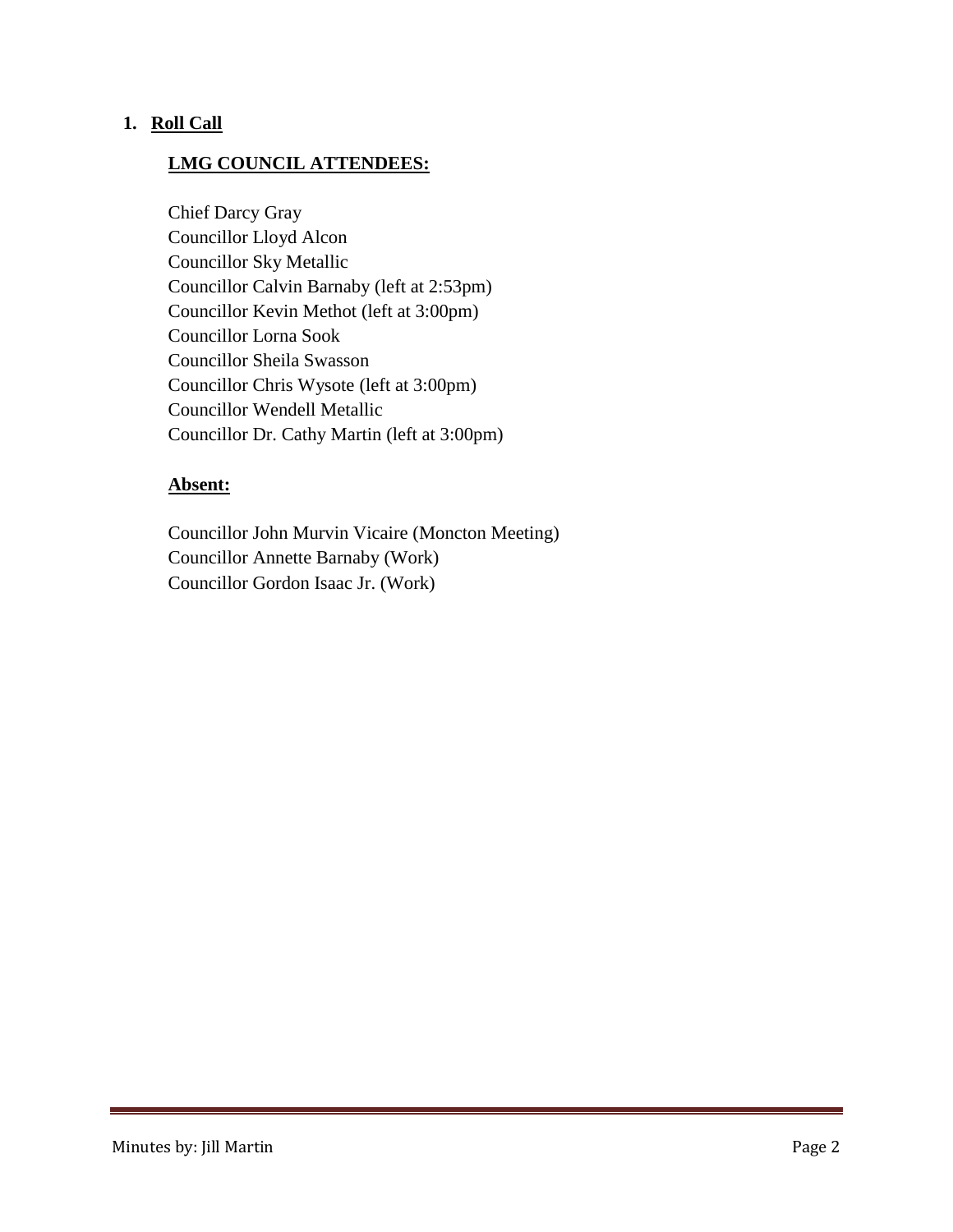# **2. Agenda Review**

Council made a motion to approve the agenda.

Moved: Councillor Lloyd Alcon Second: Councillor Lorna Sook Passed

# **3. Capital and Infrastructure**

The Director of Capital and Infrastructure provided an update to Council.

## **4. Hydrocarbons Discussion**

Council tabled the discussion to a future council meeting.

## **5. Senior Director of Operation**

The senior director of operations presented an update to Council.

#### **6. Order in Council MMBC Finance 2017**

After discussion with Finance, a motion was made to approve the MMBC Finance 2017 loan to MMBC (special partners). Loan will be repaid by March 31, 2018.

Moved: Councillor Cathy Martin Second: Councillor Wendell Metallic Opposed: Councillor Sky Metallic, Councillor Kevin Methot Passed

# **7. Order in Council Mesigi'g Ugju's'n Wind Farm Board of Directors**

A motion was made to approved the Order in Council for Mesigi'g Ugju's'n Wind Farm Board of Directors and adding Delphine Metallic to the board.

Moved: Councillor Lorna Sook Second: Councillor Sky Metallic Passed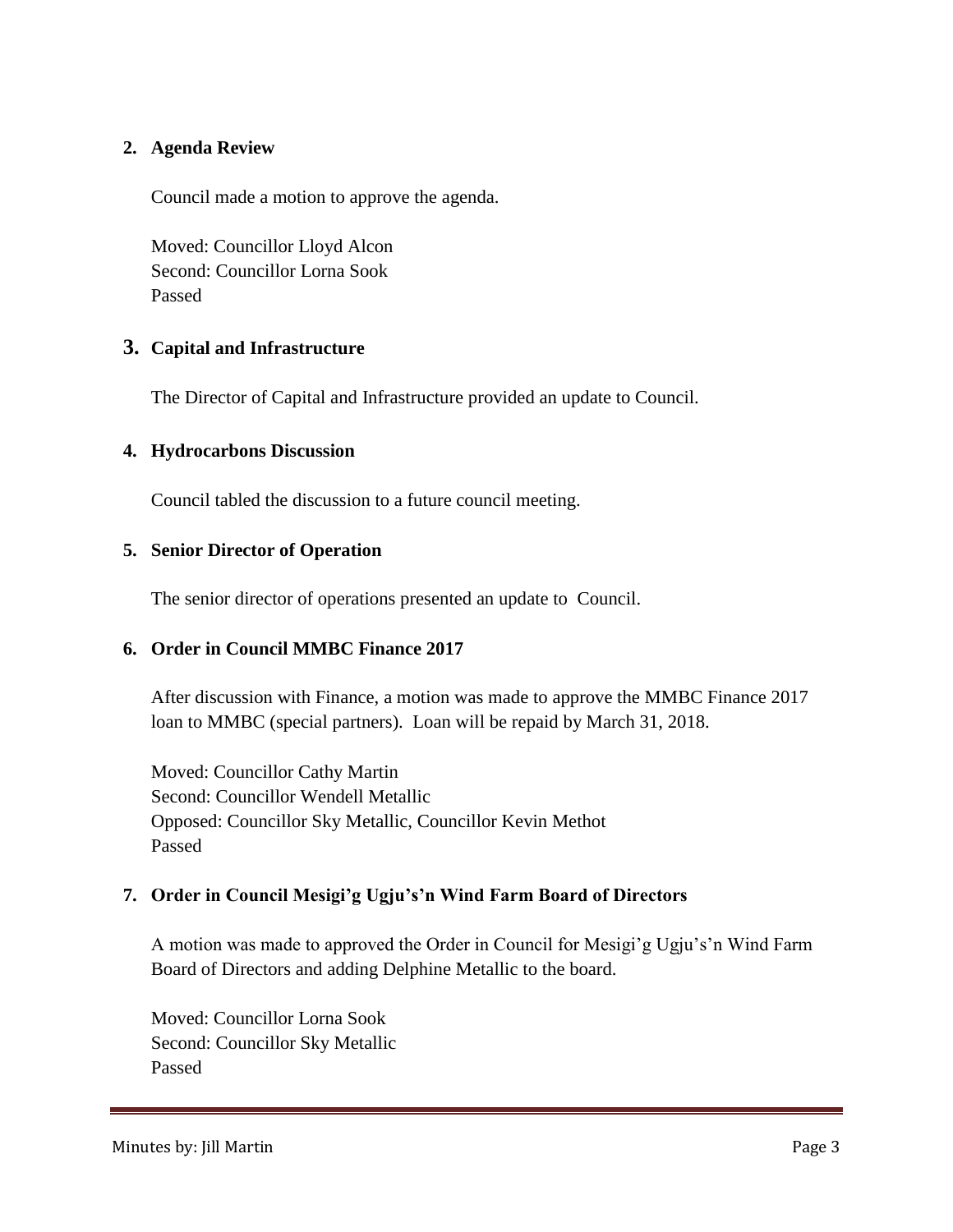#### **8. Zenabis Convert Loans to Shares**

Concerns were brought forward in regards to the Zenabis file. It was indicated that there has been several consultation with community in regards to the Zenabis file. It was also indicated to table discussion until Council receives more information in regards to converting loans to shares is brought to the council table. It was indicated the longer we wait the less equity we will have. A motion was made that the topic goes to the community again before loan is converted to shares.

Moved: Councillor Cathy Martin Second: Councillor Chris Wysote Opposed: Councillor Wendell Metallic, Councillor Sky Metallic, Councillor Lorna Sook and Councillor Lloyd Alcon Passed

#### **9. MMBC Board**

A motion was made to re-appoint Derek Barnaby to the MMBC Board.

Moved: Councillor Calvin Barnaby Second: Councillor Cathy Martin Passed

#### **10. April 4, 2017 Minute Approval**

A motion was made to approve the April 4, 2017 minutes,

Moved: Councillor Lorna Sook Second: Councillor Sky Metallic Passed

#### **11. April 18, 2017 Minute Approval**

A motion was made to approve the April 18, 2017 Minutes.

Moved: Councillor Sky Metallic Second: Councillor Sheila Swasson Abstain: Councillor Lloyd Alcon Passed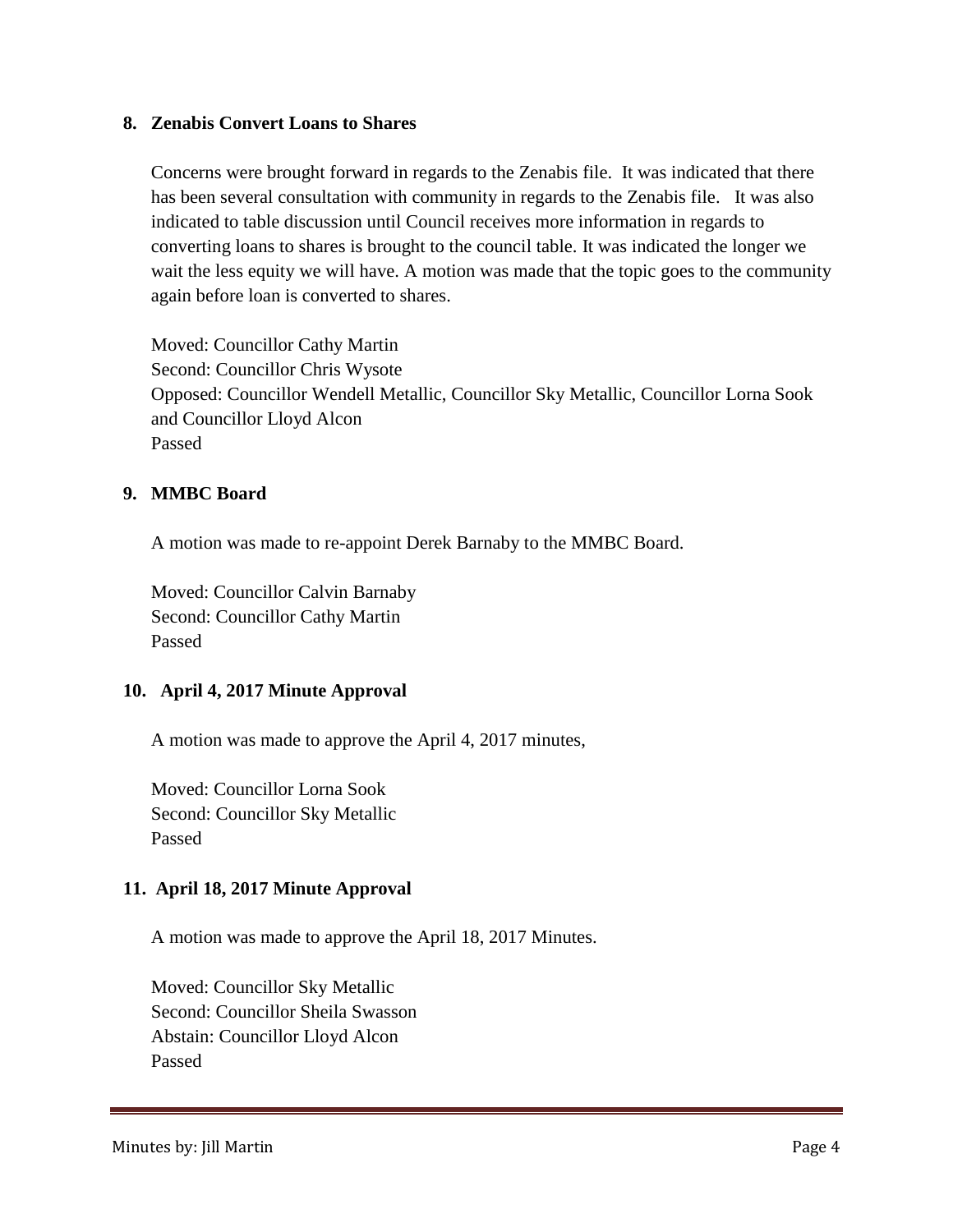### **12. May 1, 2017 Minute Approval**

A motion was made to approve the May 1, 2017 minutes.

Moved: Councillor Sky Metallic Second: Councillor Lloyd Alcon Passed

## **13. May 9, 2017 Minute Approval**

A motion was made to approve the May 9, 2017 minutes.

Moved: Councillor Lloyd Alcon Second: Councillor Sky Metallic Passed

## **14. May 23, 2017 Minute Approval**

A motion was made to approve the May 23, 2017 minutes.

Moved: Councillor Sky Metallic Second: Councillor Lorna Sook Passed

#### **15. May 25, 2017 Minute Approval**

A motion was made to approve the May 25, 2017 minutes.

Moved: Councillor Wendell Metallic Second: Councillor Lorna Sook Passed

#### **16. May 30, 2017 Minute Approval**

May 30, 2017minutes were tabled until the following duly convened meeting.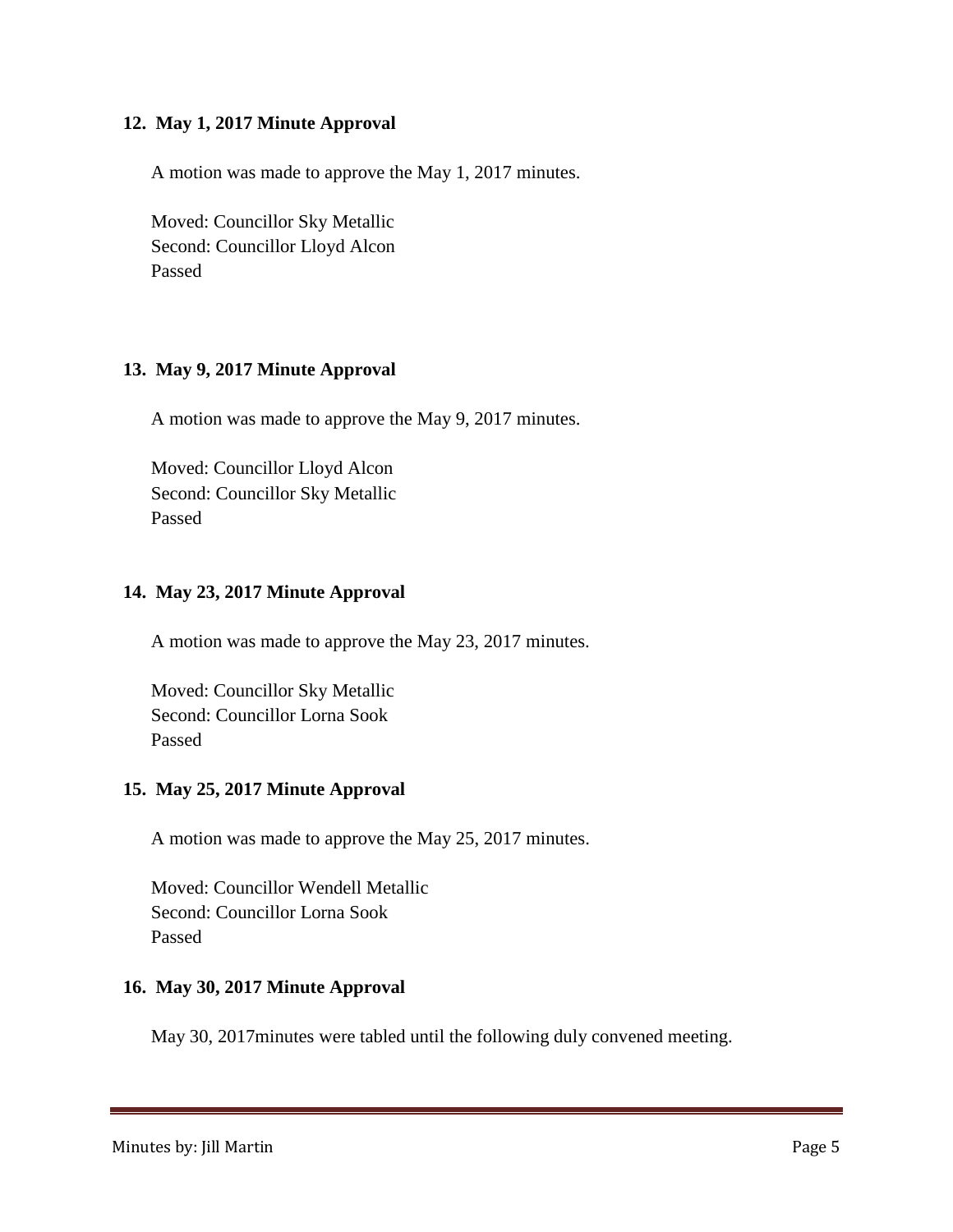### **17. June 6, 2017 Minute Approval**

A motion was made to approve the June 6, 2017 minutes.

Moved: Councillor Lorna Sook Second: Councillor Sky Metallic Passed

#### **18. July 4, 2017 Minute Approval**

A motion was made to approve the July 4, 2017 minutes.

Moved: Councillor Lloyd Alcon Second: Councillor Sky Metallic Passed

## **19. July 5, 2017 Minute Approval**

A motion was made to approve the July 5, 2017 minutes.

Moved: Councillor Sky Metallic Second: Councillor Lloyd Metallic Passed

#### **20. July 18, 2017 Minute Approval**

A motion was made to approve the July 18, 2017 minutes.

Moved: Councillor Lorna Sook Second: Councillor Sky Metallic Passed

# **21. August 1, 2017 Minute Approval**

August 1, 2017 minutes were tabled until the next duly convened meeting.